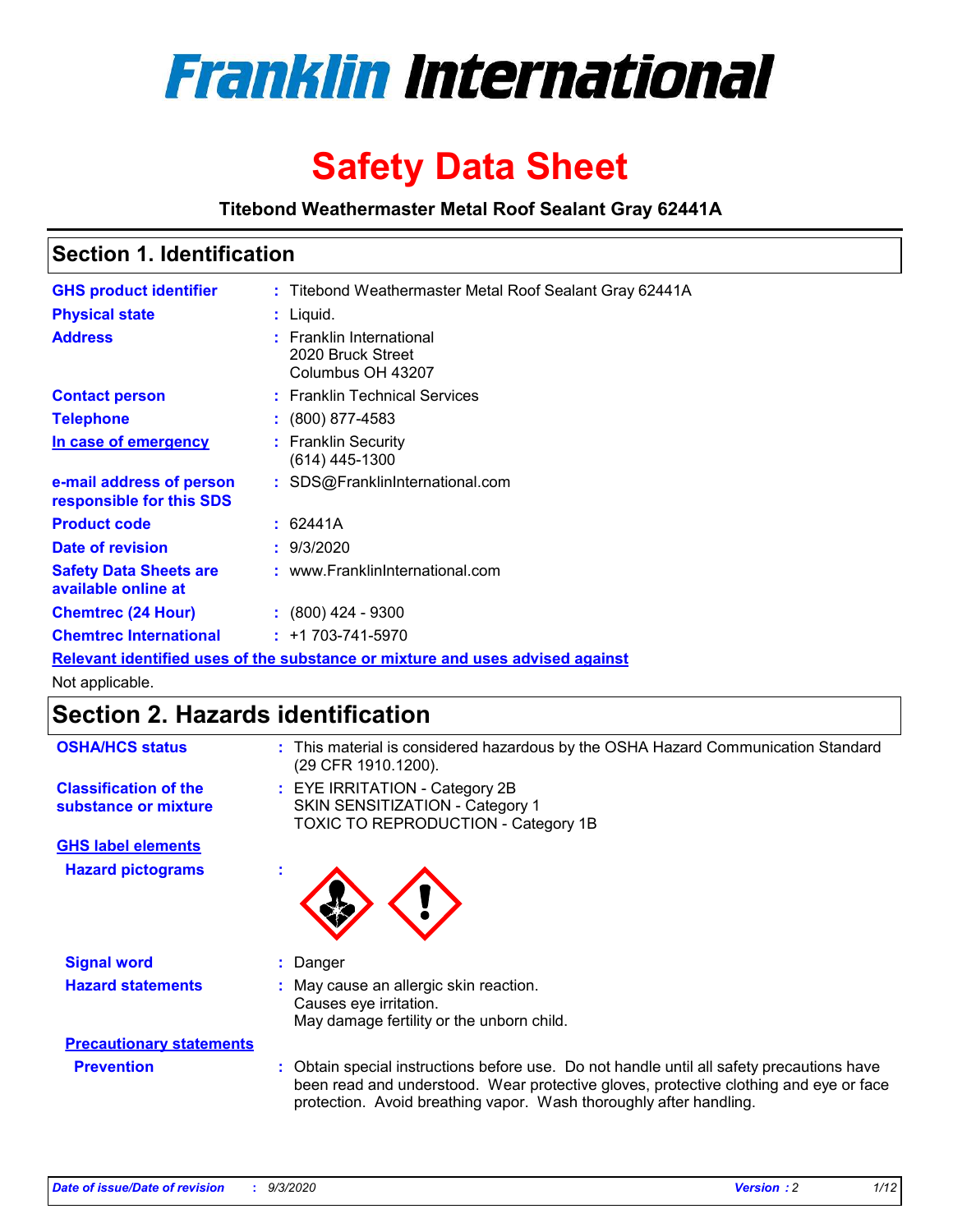# **Section 2. Hazards identification**

| <b>Response</b>                            | : IF exposed or concerned: Get medical advice or attention. Wash contaminated clothing<br>before reuse. IF ON SKIN: Wash with plenty of water. IF IN EYES: Rinse cautiously<br>with water for several minutes. Remove contact lenses, if present and easy to do.<br>Continue rinsing. If eye irritation persists: Get medical advice or attention. |
|--------------------------------------------|----------------------------------------------------------------------------------------------------------------------------------------------------------------------------------------------------------------------------------------------------------------------------------------------------------------------------------------------------|
| <b>Storage</b>                             | : Store locked up.                                                                                                                                                                                                                                                                                                                                 |
| <b>Disposal</b>                            | : Dispose of contents and container in accordance with all local, regional, national and<br>international regulations.                                                                                                                                                                                                                             |
| <b>Hazards not otherwise</b><br>classified | : Product generates methanol during cure.                                                                                                                                                                                                                                                                                                          |

# **Section 3. Composition/information on ingredients**

| : Mixture |
|-----------|
|           |

| <b>Ingredient name</b>       | $\frac{9}{6}$ | <b>CAS number</b> |
|------------------------------|---------------|-------------------|
| 3-aminopropyltriethoxysilane | צ≥            | 919-30-2          |
| Dibutyltin dilaurate         | ≤0.3          | 77-58-7           |

Any concentration shown as a range is to protect confidentiality or is due to batch variation.

**There are no additional ingredients present which, within the current knowledge of the supplier and in the concentrations applicable, are classified as hazardous to health or the environment and hence require reporting in this section.**

**Occupational exposure limits, if available, are listed in Section 8.**

# **Section 4. First aid measures**

| <b>Description of necessary first aid measures</b> |                                                                                                                                                                                                                                                                                                                                                                                                                                                                                                                                                                                                                                                                                                                                                                           |
|----------------------------------------------------|---------------------------------------------------------------------------------------------------------------------------------------------------------------------------------------------------------------------------------------------------------------------------------------------------------------------------------------------------------------------------------------------------------------------------------------------------------------------------------------------------------------------------------------------------------------------------------------------------------------------------------------------------------------------------------------------------------------------------------------------------------------------------|
| <b>Eye contact</b>                                 | : Immediately flush eyes with plenty of water, occasionally lifting the upper and lower<br>eyelids. Check for and remove any contact lenses. Continue to rinse for at least 10<br>minutes. If irritation persists, get medical attention.                                                                                                                                                                                                                                                                                                                                                                                                                                                                                                                                 |
| <b>Inhalation</b>                                  | : Remove victim to fresh air and keep at rest in a position comfortable for breathing. If<br>not breathing, if breathing is irregular or if respiratory arrest occurs, provide artificial<br>respiration or oxygen by trained personnel. It may be dangerous to the person providing<br>aid to give mouth-to-mouth resuscitation. Get medical attention. If unconscious, place<br>in recovery position and get medical attention immediately. Maintain an open airway.<br>Loosen tight clothing such as a collar, tie, belt or waistband. In case of inhalation of<br>decomposition products in a fire, symptoms may be delayed. The exposed person may<br>need to be kept under medical surveillance for 48 hours.                                                       |
| <b>Skin contact</b>                                | : Wash with plenty of soap and water. Remove contaminated clothing and shoes. Wash<br>contaminated clothing thoroughly with water before removing it, or wear gloves.<br>Continue to rinse for at least 10 minutes. Get medical attention. In the event of any<br>complaints or symptoms, avoid further exposure. Wash clothing before reuse. Clean<br>shoes thoroughly before reuse.                                                                                                                                                                                                                                                                                                                                                                                     |
| <b>Ingestion</b>                                   | : Wash out mouth with water. Remove dentures if any. Remove victim to fresh air and<br>keep at rest in a position comfortable for breathing. If material has been swallowed and<br>the exposed person is conscious, give small quantities of water to drink. Stop if the<br>exposed person feels sick as vomiting may be dangerous. Do not induce vomiting<br>unless directed to do so by medical personnel. If vomiting occurs, the head should be<br>kept low so that vomit does not enter the lungs. Get medical attention. Never give<br>anything by mouth to an unconscious person. If unconscious, place in recovery position<br>and get medical attention immediately. Maintain an open airway. Loosen tight clothing<br>such as a collar, tie, belt or waistband. |
| Most important symptoms/effects, acute and delayed |                                                                                                                                                                                                                                                                                                                                                                                                                                                                                                                                                                                                                                                                                                                                                                           |
| <b>Potential acute health effects</b>              |                                                                                                                                                                                                                                                                                                                                                                                                                                                                                                                                                                                                                                                                                                                                                                           |
| <b>Eye contact</b>                                 | : May cause eye irritation.                                                                                                                                                                                                                                                                                                                                                                                                                                                                                                                                                                                                                                                                                                                                               |
| <b>Inhalation</b>                                  | : No known significant effects or critical hazards.                                                                                                                                                                                                                                                                                                                                                                                                                                                                                                                                                                                                                                                                                                                       |
|                                                    |                                                                                                                                                                                                                                                                                                                                                                                                                                                                                                                                                                                                                                                                                                                                                                           |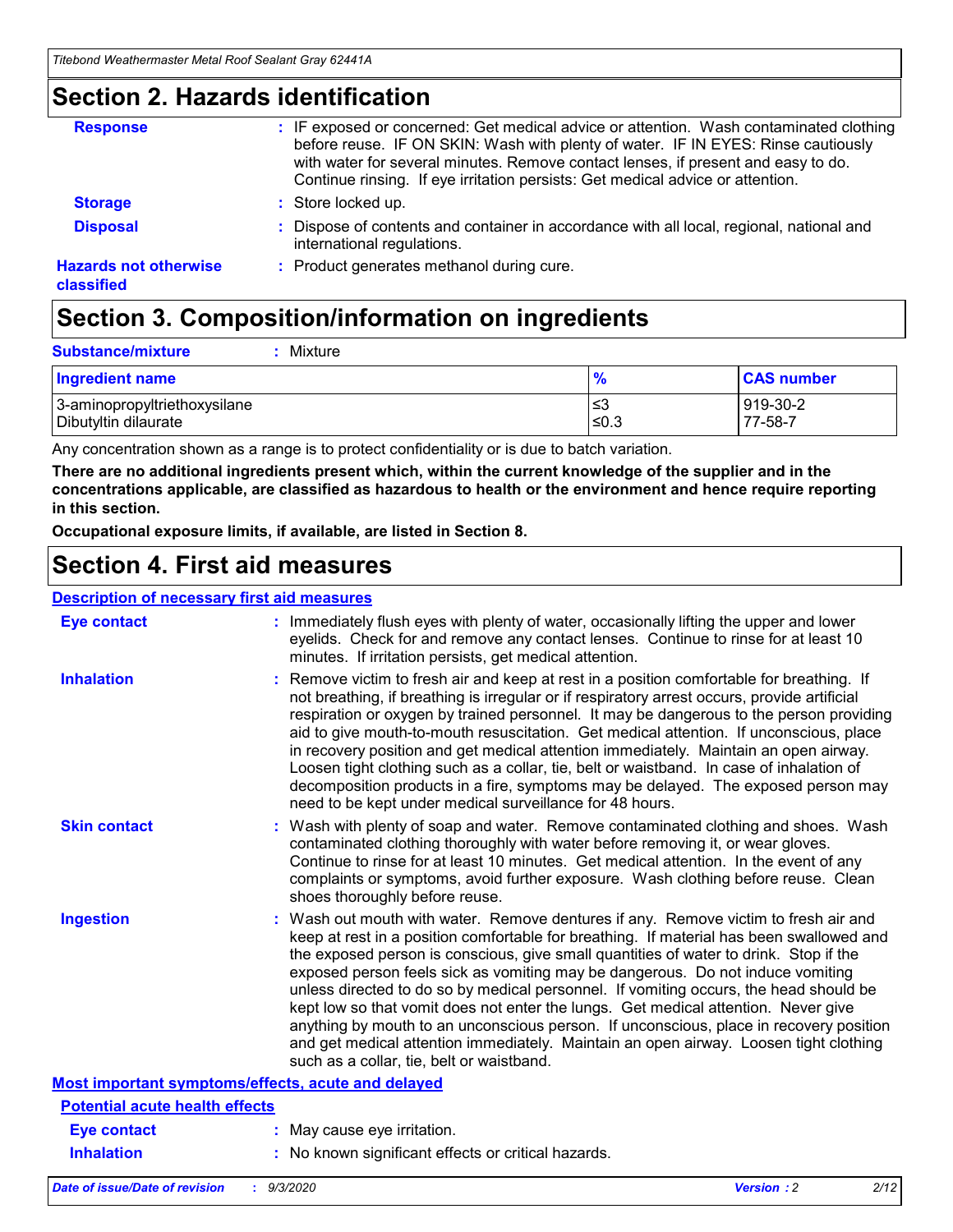| Titebond Weathermaster Metal Roof Sealant Gray 62441A |                                                                                                                                                                                                                                                                                                                                                                                                               |  |
|-------------------------------------------------------|---------------------------------------------------------------------------------------------------------------------------------------------------------------------------------------------------------------------------------------------------------------------------------------------------------------------------------------------------------------------------------------------------------------|--|
| <b>Section 4. First aid measures</b>                  |                                                                                                                                                                                                                                                                                                                                                                                                               |  |
| <b>Skin contact</b>                                   | : May cause skin irritation.                                                                                                                                                                                                                                                                                                                                                                                  |  |
| <b>Ingestion</b>                                      | : No known significant effects or critical hazards.                                                                                                                                                                                                                                                                                                                                                           |  |
| Over-exposure signs/symptoms                          |                                                                                                                                                                                                                                                                                                                                                                                                               |  |
| <b>Eye contact</b>                                    | : Adverse symptoms may include the following:<br>irritation<br>watering<br>redness                                                                                                                                                                                                                                                                                                                            |  |
| <b>Inhalation</b>                                     | : Adverse symptoms may include the following:<br>reduced fetal weight<br>increase in fetal deaths<br>skeletal malformations                                                                                                                                                                                                                                                                                   |  |
| <b>Skin contact</b>                                   | : Adverse symptoms may include the following:<br>irritation<br>redness<br>reduced fetal weight<br>increase in fetal deaths<br>skeletal malformations                                                                                                                                                                                                                                                          |  |
| <b>Ingestion</b>                                      | Adverse symptoms may include the following:<br>reduced fetal weight<br>increase in fetal deaths<br>skeletal malformations                                                                                                                                                                                                                                                                                     |  |
|                                                       | Indication of immediate medical attention and special treatment needed, if necessary                                                                                                                                                                                                                                                                                                                          |  |
| <b>Notes to physician</b>                             | : In case of inhalation of decomposition products in a fire, symptoms may be delayed.<br>The exposed person may need to be kept under medical surveillance for 48 hours.                                                                                                                                                                                                                                      |  |
| <b>Specific treatments</b>                            | : No specific treatment.                                                                                                                                                                                                                                                                                                                                                                                      |  |
| <b>Protection of first-aiders</b>                     | No action shall be taken involving any personal risk or without suitable training. If it is<br>suspected that fumes are still present, the rescuer should wear an appropriate mask or<br>self-contained breathing apparatus. It may be dangerous to the person providing aid to<br>give mouth-to-mouth resuscitation. Wash contaminated clothing thoroughly with water<br>before removing it, or wear gloves. |  |

**See toxicological information (Section 11)**

# **Section 5. Fire-fighting measures**

| <b>Extinguishing media</b>                               |                                                                                                                                                                                                   |
|----------------------------------------------------------|---------------------------------------------------------------------------------------------------------------------------------------------------------------------------------------------------|
| <b>Suitable extinguishing</b><br>media                   | : Use an extinguishing agent suitable for the surrounding fire.                                                                                                                                   |
| <b>Unsuitable extinguishing</b><br>media                 | : None known.                                                                                                                                                                                     |
| <b>Specific hazards arising</b><br>from the chemical     | : In a fire or if heated, a pressure increase will occur and the container may burst.                                                                                                             |
| <b>Hazardous thermal</b><br>decomposition products       | Decomposition products may include the following materials:<br>carbon dioxide<br>carbon monoxide<br>nitrogen oxides<br>metal oxide/oxides                                                         |
| <b>Special protective actions</b><br>for fire-fighters   | Promptly isolate the scene by removing all persons from the vicinity of the incident if<br>there is a fire. No action shall be taken involving any personal risk or without suitable<br>training. |
| <b>Special protective</b><br>equipment for fire-fighters | Fire-fighters should wear appropriate protective equipment and self-contained breathing<br>apparatus (SCBA) with a full face-piece operated in positive pressure mode.                            |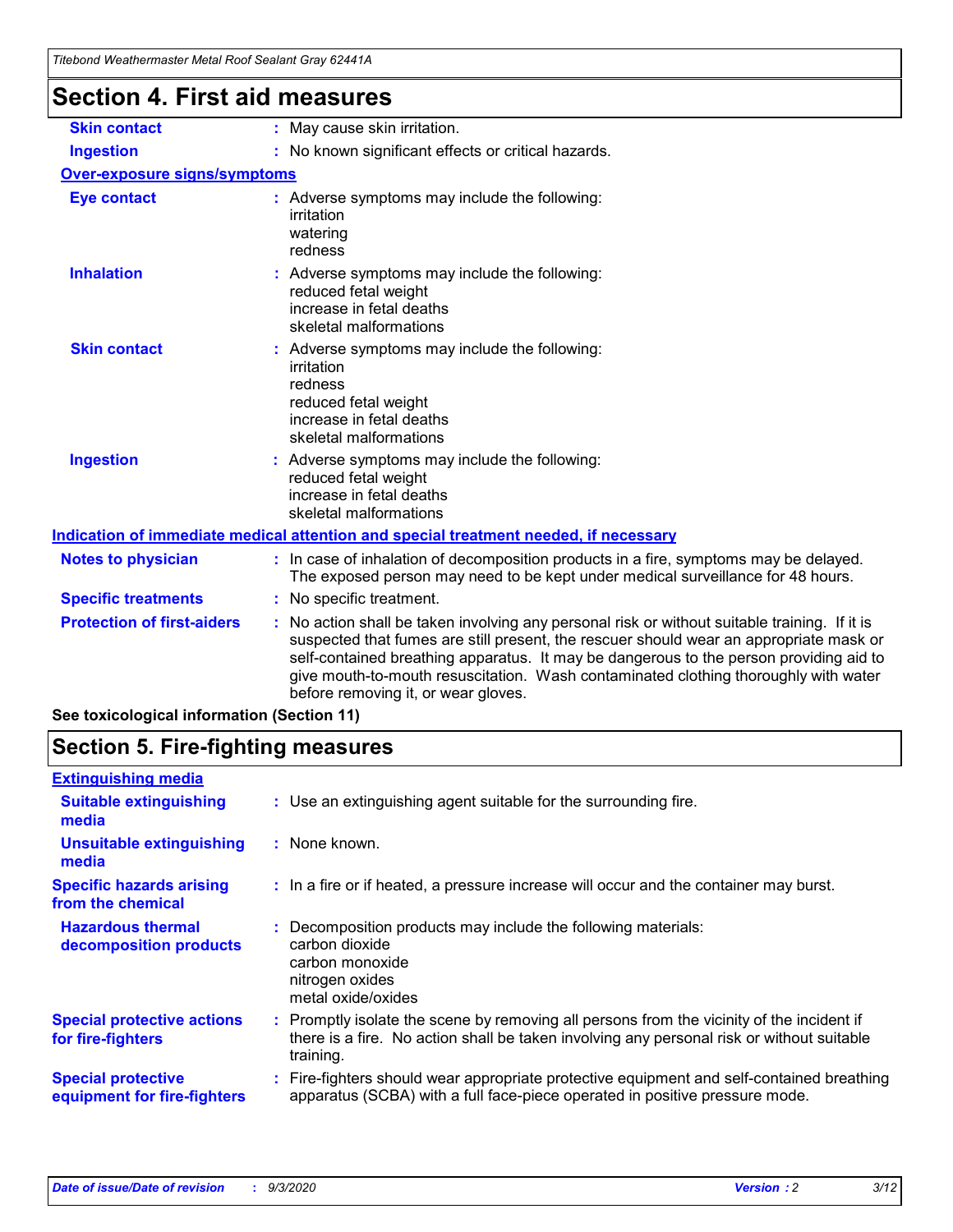### **Section 6. Accidental release measures**

|                                                              | Personal precautions, protective equipment and emergency procedures                                                                                                                                                                                                                                                                                                                                                                                                                                                                                                                                                                                                                                          |  |  |  |
|--------------------------------------------------------------|--------------------------------------------------------------------------------------------------------------------------------------------------------------------------------------------------------------------------------------------------------------------------------------------------------------------------------------------------------------------------------------------------------------------------------------------------------------------------------------------------------------------------------------------------------------------------------------------------------------------------------------------------------------------------------------------------------------|--|--|--|
| For non-emergency<br>personnel                               | : No action shall be taken involving any personal risk or without suitable training.<br>Evacuate surrounding areas. Keep unnecessary and unprotected personnel from<br>entering. Do not touch or walk through spilled material. Avoid breathing vapor or mist.<br>Provide adequate ventilation. Wear appropriate respirator when ventilation is<br>inadequate. Put on appropriate personal protective equipment.                                                                                                                                                                                                                                                                                             |  |  |  |
| For emergency responders                                     | : If specialized clothing is required to deal with the spillage, take note of any information in<br>Section 8 on suitable and unsuitable materials. See also the information in "For non-<br>emergency personnel".                                                                                                                                                                                                                                                                                                                                                                                                                                                                                           |  |  |  |
| <b>Environmental precautions</b>                             | : Avoid dispersal of spilled material and runoff and contact with soil, waterways, drains<br>and sewers. Inform the relevant authorities if the product has caused environmental<br>pollution (sewers, waterways, soil or air).                                                                                                                                                                                                                                                                                                                                                                                                                                                                              |  |  |  |
| <b>Methods and materials for containment and cleaning up</b> |                                                                                                                                                                                                                                                                                                                                                                                                                                                                                                                                                                                                                                                                                                              |  |  |  |
| <b>Small spill</b>                                           | : Stop leak if without risk. Move containers from spill area. Dilute with water and mop up<br>if water-soluble. Alternatively, or if water-insoluble, absorb with an inert dry material and<br>place in an appropriate waste disposal container. Dispose of via a licensed waste<br>disposal contractor.                                                                                                                                                                                                                                                                                                                                                                                                     |  |  |  |
| <b>Large spill</b>                                           | : Stop leak if without risk. Move containers from spill area. Approach release from<br>upwind. Prevent entry into sewers, water courses, basements or confined areas. Wash<br>spillages into an effluent treatment plant or proceed as follows. Contain and collect<br>spillage with non-combustible, absorbent material e.g. sand, earth, vermiculite or<br>diatomaceous earth and place in container for disposal according to local regulations<br>(see Section 13). Dispose of via a licensed waste disposal contractor. Contaminated<br>absorbent material may pose the same hazard as the spilled product. Note: see<br>Section 1 for emergency contact information and Section 13 for waste disposal. |  |  |  |

# **Section 7. Handling and storage**

### **Precautions for safe handling**

| <b>Protective measures</b>                                                       | : Put on appropriate personal protective equipment (see Section 8). Persons with a<br>history of skin sensitization problems should not be employed in any process in which<br>this product is used. Avoid exposure - obtain special instructions before use. Avoid<br>exposure during pregnancy. Do not handle until all safety precautions have been read<br>and understood. Do not get in eyes or on skin or clothing. Do not ingest. Avoid<br>breathing vapor or mist. If during normal use the material presents a respiratory hazard,<br>use only with adequate ventilation or wear appropriate respirator. Keep in the original<br>container or an approved alternative made from a compatible material, kept tightly<br>closed when not in use. Empty containers retain product residue and can be hazardous.<br>Do not reuse container. |
|----------------------------------------------------------------------------------|--------------------------------------------------------------------------------------------------------------------------------------------------------------------------------------------------------------------------------------------------------------------------------------------------------------------------------------------------------------------------------------------------------------------------------------------------------------------------------------------------------------------------------------------------------------------------------------------------------------------------------------------------------------------------------------------------------------------------------------------------------------------------------------------------------------------------------------------------|
| <b>Advice on general</b><br>occupational hygiene                                 | : Eating, drinking and smoking should be prohibited in areas where this material is<br>handled, stored and processed. Workers should wash hands and face before eating,<br>drinking and smoking. Remove contaminated clothing and protective equipment before<br>entering eating areas. See also Section 8 for additional information on hygiene<br>measures.                                                                                                                                                                                                                                                                                                                                                                                                                                                                                    |
| <b>Conditions for safe storage,</b><br>including any<br><i>incompatibilities</i> | Store between the following temperatures: 0 to 120°C (32 to 248°F). Store in<br>accordance with local regulations. Store in original container protected from direct<br>sunlight in a dry, cool and well-ventilated area, away from incompatible materials (see<br>Section 10) and food and drink. Store locked up. Keep container tightly closed and<br>sealed until ready for use. Containers that have been opened must be carefully<br>resealed and kept upright to prevent leakage. Do not store in unlabeled containers.<br>Use appropriate containment to avoid environmental contamination. See Section 10 for<br>incompatible materials before handling or use.                                                                                                                                                                         |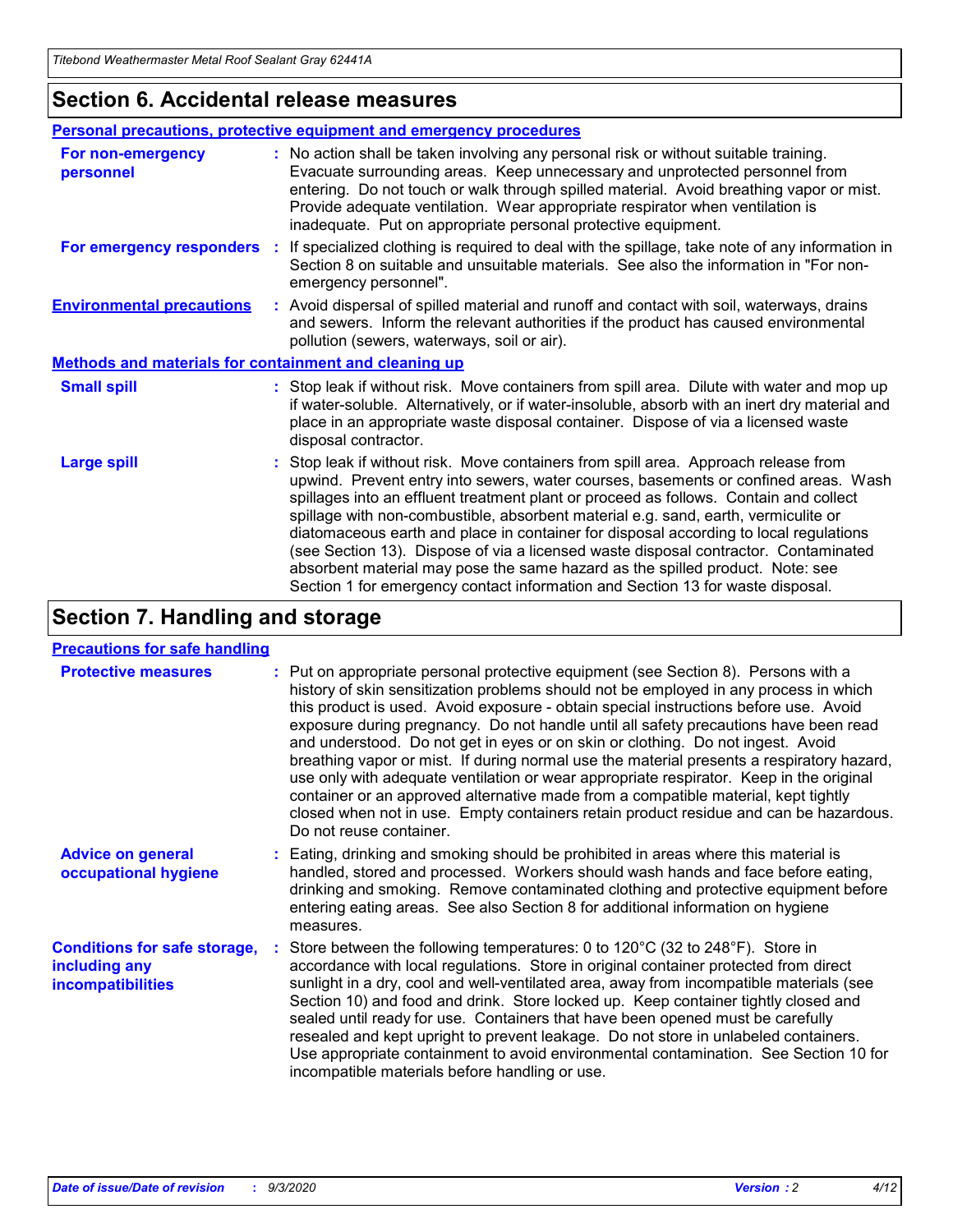# **Section 8. Exposure controls/personal protection**

### **Control parameters**

#### **Occupational exposure limits**

| <b>Ingredient name</b>                               |    |                        | <b>Exposure limits</b>                                                                                                                                                                                                                                                                                                                                                                                                                                                                                                                                                                                                 |
|------------------------------------------------------|----|------------------------|------------------------------------------------------------------------------------------------------------------------------------------------------------------------------------------------------------------------------------------------------------------------------------------------------------------------------------------------------------------------------------------------------------------------------------------------------------------------------------------------------------------------------------------------------------------------------------------------------------------------|
| 3-aminopropyltriethoxysilane<br>Dibutyltin dilaurate |    |                        | None.<br>ACGIH TLV (United States, 3/2020). Absorbed through skin.<br>Notes: as Sn<br>TWA: $0.1 \text{ mg/m}^3$ , (as Sn) 8 hours.<br>STEL: 0.2 mg/m <sup>3</sup> , (as Sn) 15 minutes.<br>NIOSH REL (United States, 10/2016). Absorbed through skin.<br>Notes: as Sn<br>TWA: 0.1 mg/m <sup>3</sup> , (as Sn) 10 hours.<br>OSHA PEL (United States, 5/2018). Notes: as Sn<br>TWA: $0.1 \text{ mg/m}^3$ , (as Sn) 8 hours.<br>OSHA PEL 1989 (United States, 3/1989). Absorbed through skin.<br>Notes: measured as Sn<br>TWA: 0.1 mg/m <sup>3</sup> , (measured as Sn) 8 hours. Form: Organic                            |
| <b>Appropriate engineering</b><br>controls           |    |                        | : If user operations generate dust, fumes, gas, vapor or mist, use process enclosures,<br>local exhaust ventilation or other engineering controls to keep worker exposure to<br>airborne contaminants below any recommended or statutory limits.                                                                                                                                                                                                                                                                                                                                                                       |
| <b>Environmental exposure</b><br><b>controls</b>     |    |                        | Emissions from ventilation or work process equipment should be checked to ensure<br>they comply with the requirements of environmental protection legislation. In some<br>cases, fume scrubbers, filters or engineering modifications to the process equipment<br>will be necessary to reduce emissions to acceptable levels.                                                                                                                                                                                                                                                                                          |
| <b>Individual protection measures</b>                |    |                        |                                                                                                                                                                                                                                                                                                                                                                                                                                                                                                                                                                                                                        |
| <b>Hygiene measures</b>                              |    |                        | : Wash hands, forearms and face thoroughly after handling chemical products, before<br>eating, smoking and using the lavatory and at the end of the working period.<br>Appropriate techniques should be used to remove potentially contaminated clothing.<br>Contaminated work clothing should not be allowed out of the workplace. Wash<br>contaminated clothing before reusing. Ensure that eyewash stations and safety<br>showers are close to the workstation location.                                                                                                                                            |
| <b>Eye/face protection</b>                           |    |                        | Safety eyewear complying with an approved standard should be used when a risk<br>assessment indicates this is necessary to avoid exposure to liquid splashes, mists,<br>gases or dusts. If contact is possible, the following protection should be worn, unless<br>the assessment indicates a higher degree of protection: chemical splash goggles.                                                                                                                                                                                                                                                                    |
| <b>Skin protection</b>                               |    |                        |                                                                                                                                                                                                                                                                                                                                                                                                                                                                                                                                                                                                                        |
| <b>Hand protection</b>                               |    |                        | : Chemical-resistant, impervious gloves complying with an approved standard should be<br>worn at all times when handling chemical products if a risk assessment indicates this is<br>necessary. Considering the parameters specified by the glove manufacturer, check<br>during use that the gloves are still retaining their protective properties. It should be<br>noted that the time to breakthrough for any glove material may be different for different<br>glove manufacturers. In the case of mixtures, consisting of several substances, the<br>protection time of the gloves cannot be accurately estimated. |
| <b>Body protection</b>                               |    | handling this product. | Personal protective equipment for the body should be selected based on the task being<br>performed and the risks involved and should be approved by a specialist before                                                                                                                                                                                                                                                                                                                                                                                                                                                |
| <b>Other skin protection</b>                         |    |                        | Appropriate footwear and any additional skin protection measures should be selected<br>based on the task being performed and the risks involved and should be approved by a<br>specialist before handling this product.                                                                                                                                                                                                                                                                                                                                                                                                |
| <b>Respiratory protection</b>                        | ÷. | aspects of use.        | Based on the hazard and potential for exposure, select a respirator that meets the<br>appropriate standard or certification. Respirators must be used according to a<br>respiratory protection program to ensure proper fitting, training, and other important                                                                                                                                                                                                                                                                                                                                                         |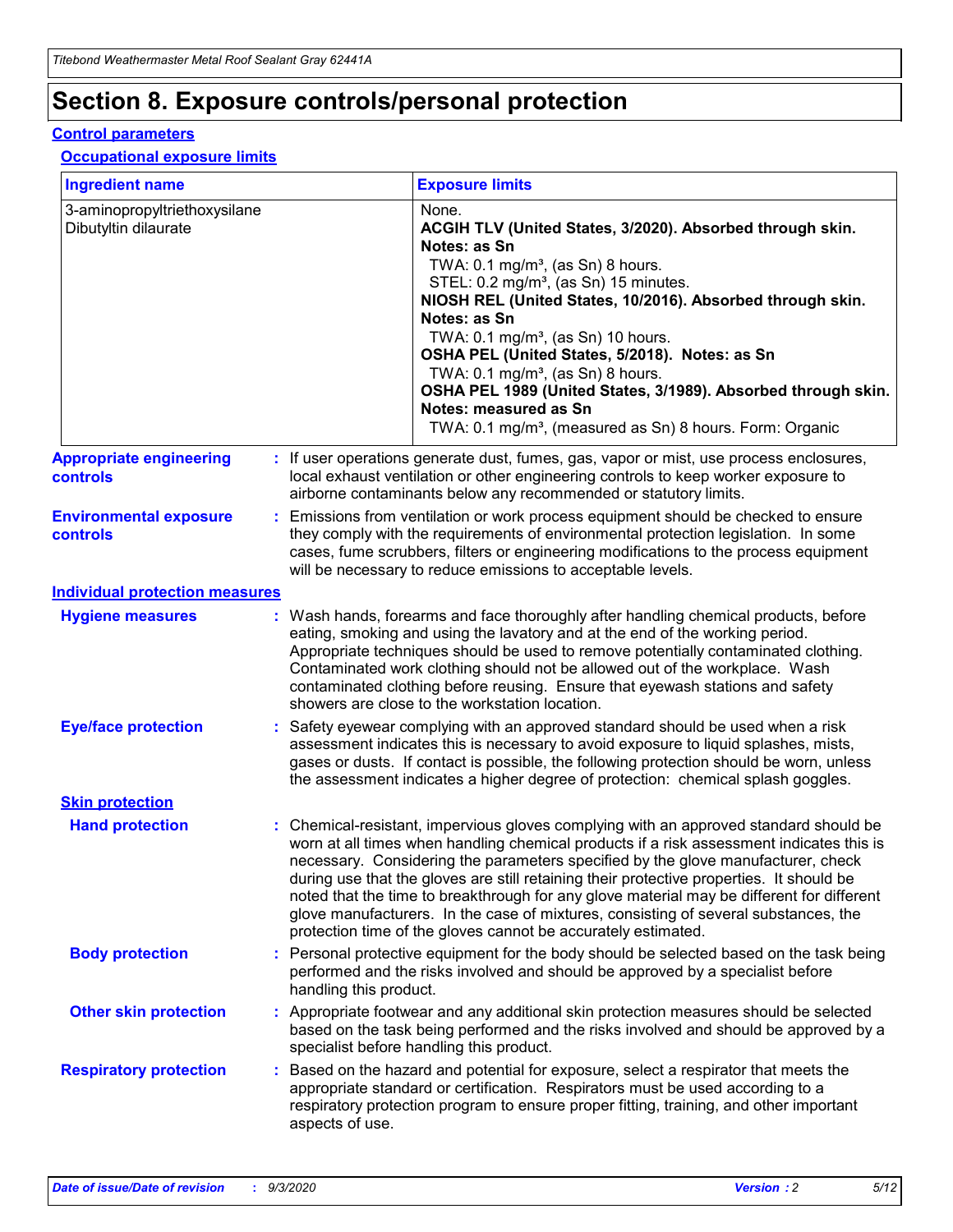### **Section 9. Physical and chemical properties**

### **Appearance**

| <b>Physical state</b>                             | : Liquid. [Paste.]                                              |
|---------------------------------------------------|-----------------------------------------------------------------|
| <b>Color</b>                                      | Gray.                                                           |
| Odor                                              | Characteristic.                                                 |
| <b>Odor threshold</b>                             | Not available.                                                  |
| рH                                                | Not applicable.                                                 |
| <b>Melting point</b>                              | : Not available.                                                |
| <b>Boiling point</b>                              | >200°C (>392°F)                                                 |
| <b>Flash point</b>                                | Closed cup: >200°C (>392°F) [Setaflash.]                        |
| <b>Evaporation rate</b>                           | $:$ >1 (butyl acetate = 1)                                      |
| <b>Flammability (solid, gas)</b>                  | : Not available.                                                |
| Lower and upper explosive<br>(flammable) limits   | : Not available.                                                |
| <b>VOC (less water, less)</b><br>exempt solvents) | : 0 g/l                                                         |
| <b>Volatility</b>                                 | $: 0\%$ (w/w)                                                   |
| <b>Vapor density</b>                              | Not available.                                                  |
| <b>Relative density</b>                           | $\mathbf{1}$ $\mathbf{\sqrt{432}}$                              |
| <b>Solubility</b>                                 | Insoluble in the following materials: cold water and hot water. |
| <b>Solubility in water</b>                        | Not available.                                                  |
| <b>Partition coefficient: n-</b><br>octanol/water | $:$ Not available.                                              |
| <b>Auto-ignition temperature</b>                  | : Not available.                                                |
| <b>Decomposition temperature</b>                  | : Not available.                                                |
| <b>Viscosity</b>                                  | $:$ Not available.                                              |

# **Section 10. Stability and reactivity**

| <b>Reactivity</b>                            |    | : No specific test data related to reactivity available for this product or its ingredients.            |
|----------------------------------------------|----|---------------------------------------------------------------------------------------------------------|
| <b>Chemical stability</b>                    |    | : The product is stable.                                                                                |
| <b>Possibility of hazardous</b><br>reactions |    | : Under normal conditions of storage and use, hazardous reactions will not occur.                       |
| <b>Conditions to avoid</b>                   |    | : No specific data.                                                                                     |
| <b>Incompatible materials</b>                | ٠. | No specific data.                                                                                       |
| <b>Hazardous decomposition</b><br>products   | ÷. | Under normal conditions of storage and use, hazardous decomposition products should<br>not be produced. |

# **Section 11. Toxicological information**

### **Information on toxicological effects**

### **Acute toxicity**

| <b>Product/ingredient name</b> | <b>Result</b>           | <b>Species</b> | <b>Dose</b>                | <b>Exposure</b> |
|--------------------------------|-------------------------|----------------|----------------------------|-----------------|
| 3-aminopropyltriethoxysilane   | <b>ILD50 Dermal</b>     | Rabbit         | 4.29 g/kg                  |                 |
| Dibutyltin dilaurate           | ILD50 Oral<br>LD50 Oral | Rat<br>Rat     | $1.57$ g/kg<br>175 $mg/kg$ |                 |
|                                |                         |                |                            |                 |

**Irritation/Corrosion**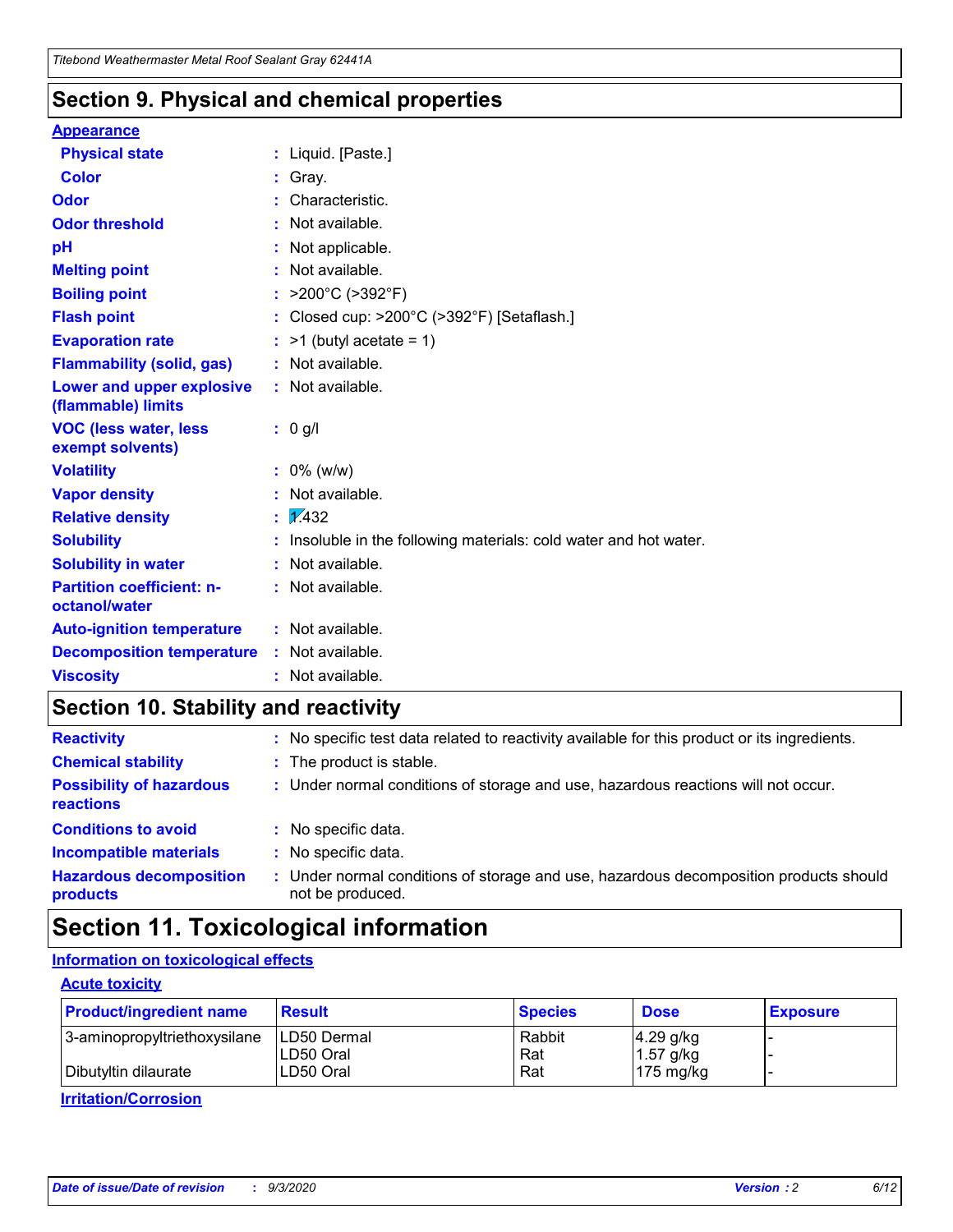# **Section 11. Toxicological information**

| <b>Product/ingredient name</b> | <b>Result</b>                 | <b>Species</b> | <b>Score</b> | <b>Exposure</b>    | <b>Observation</b>       |
|--------------------------------|-------------------------------|----------------|--------------|--------------------|--------------------------|
| 3-aminopropyltriethoxysilane   | Eyes - Mild irritant          | Rabbit         |              | $100 \text{ mg}$   |                          |
|                                | Eyes - Severe irritant        | Rabbit         |              | 24 hours 750       |                          |
|                                |                               |                |              | ug                 |                          |
|                                | <b>Skin - Severe irritant</b> | Rabbit         |              | 24 hours 5         | $\overline{\phantom{0}}$ |
| Dibutyltin dilaurate           | Eyes - Moderate irritant      | Rabbit         |              | mg<br>24 hours 100 |                          |
|                                |                               |                |              | mg                 |                          |
|                                | Skin - Severe irritant        | Rabbit         |              | 500 mg             | -                        |

### **Sensitization**

Not available.

### **Mutagenicity**

Not available.

#### **Carcinogenicity**

Not available.

#### **Reproductive toxicity**

Not available.

#### **Teratogenicity**

Not available.

### **Specific target organ toxicity (single exposure)**

Not available.

### **Specific target organ toxicity (repeated exposure)**

| <b>Name</b>                                                                  |                                                                                                                             | <b>Category</b>                                     | <b>Route of</b><br>exposure | <b>Target organs</b> |  |
|------------------------------------------------------------------------------|-----------------------------------------------------------------------------------------------------------------------------|-----------------------------------------------------|-----------------------------|----------------------|--|
| Dibutyltin dilaurate                                                         |                                                                                                                             | Category 1                                          |                             | respiratory system   |  |
| <b>Aspiration hazard</b><br>Not available.                                   |                                                                                                                             |                                                     |                             |                      |  |
| <b>Information on the likely</b><br>routes of exposure                       | : Not available.                                                                                                            |                                                     |                             |                      |  |
| <b>Potential acute health effects</b>                                        |                                                                                                                             |                                                     |                             |                      |  |
| <b>Eye contact</b>                                                           | : May cause eye irritation.                                                                                                 |                                                     |                             |                      |  |
| <b>Inhalation</b>                                                            |                                                                                                                             | : No known significant effects or critical hazards. |                             |                      |  |
| <b>Skin contact</b>                                                          |                                                                                                                             | : May cause skin irritation.                        |                             |                      |  |
| <b>Ingestion</b>                                                             |                                                                                                                             | : No known significant effects or critical hazards. |                             |                      |  |
| Symptoms related to the physical, chemical and toxicological characteristics |                                                                                                                             |                                                     |                             |                      |  |
| <b>Eye contact</b>                                                           | : Adverse symptoms may include the following:<br>irritation<br>watering<br>redness                                          |                                                     |                             |                      |  |
| <b>Inhalation</b>                                                            | : Adverse symptoms may include the following:<br>reduced fetal weight<br>increase in fetal deaths<br>skeletal malformations |                                                     |                             |                      |  |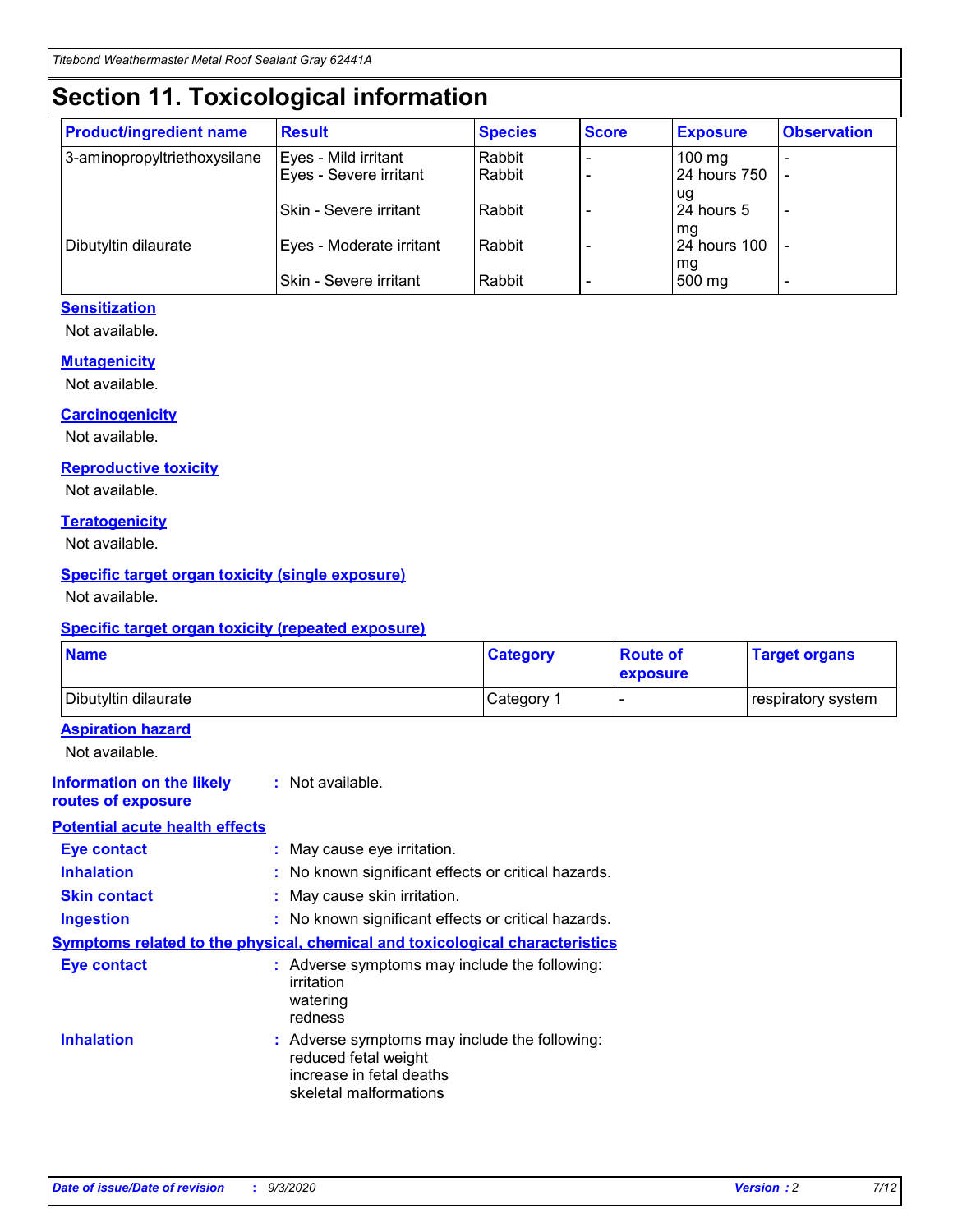*Titebond Weathermaster Metal Roof Sealant Gray 62441A*

# **Section 11. Toxicological information**

| <b>Skin contact</b>                     | : Adverse symptoms may include the following:<br>irritation<br>redness<br>reduced fetal weight<br>increase in fetal deaths<br>skeletal malformations |
|-----------------------------------------|------------------------------------------------------------------------------------------------------------------------------------------------------|
| <b>Ingestion</b>                        | : Adverse symptoms may include the following:<br>reduced fetal weight<br>increase in fetal deaths<br>skeletal malformations                          |
|                                         | Delayed and immediate effects and also chronic effects from short and long term exposure                                                             |
| <b>Short term exposure</b>              |                                                                                                                                                      |
| <b>Potential immediate</b><br>effects   | : Not available.                                                                                                                                     |
| <b>Potential delayed effects</b>        | : Not available.                                                                                                                                     |
| <b>Long term exposure</b>               |                                                                                                                                                      |
| <b>Potential immediate</b><br>effects   | : Not available.                                                                                                                                     |
| <b>Potential delayed effects</b>        | : Not available.                                                                                                                                     |
| <b>Potential chronic health effects</b> |                                                                                                                                                      |
| Not available.                          |                                                                                                                                                      |
| <b>General</b>                          | : Once sensitized, a severe allergic reaction may occur when subsequently exposed to<br>very low levels.                                             |
| <b>Carcinogenicity</b>                  | : No known significant effects or critical hazards.                                                                                                  |
| <b>Mutagenicity</b>                     | : No known significant effects or critical hazards.                                                                                                  |
| <b>Teratogenicity</b>                   | May damage the unborn child.                                                                                                                         |
| <b>Developmental effects</b>            | : No known significant effects or critical hazards.                                                                                                  |
| <b>Fertility effects</b>                | : May damage fertility.                                                                                                                              |
| <b>Numerical measures of toxicity</b>   |                                                                                                                                                      |
| <b>Acute toxicity estimates</b>         |                                                                                                                                                      |
| الملحلة والمستحيط والمسالم              |                                                                                                                                                      |

Not available.

# **Section 12. Ecological information**

### **Toxicity**

| <b>Product/ingredient name</b> | <b>Result</b>                                       | <b>Species</b>               | <b>Exposure</b>       |
|--------------------------------|-----------------------------------------------------|------------------------------|-----------------------|
| Dibutyltin dilaurate           | $ CC50>3$ mg/l<br>Chronic EC10 > 2 mg/l Fresh water | Algae<br>Algae - Desmodesmus | 72 hours<br>196 hours |
|                                |                                                     | <b>I</b> subspicatus         |                       |

### **Persistence and degradability**

| <b>Product/ingredient name</b> | <b>Test</b>                                                                    | <b>Result</b>  |                   | <b>Dose</b> | <b>Inoculum</b>         |
|--------------------------------|--------------------------------------------------------------------------------|----------------|-------------------|-------------|-------------------------|
| Dibutyltin dilaurate           | OECD 301F<br>Ready<br>Biodegradability -<br>Manometric<br>Respirometry<br>Test | 23 % - 28 days |                   |             |                         |
| <b>Product/ingredient name</b> | <b>Aquatic half-life</b>                                                       |                | <b>Photolysis</b> |             | <b>Biodegradability</b> |
| Dibutyltin dilaurate           |                                                                                |                |                   |             | <b>Inherent</b>         |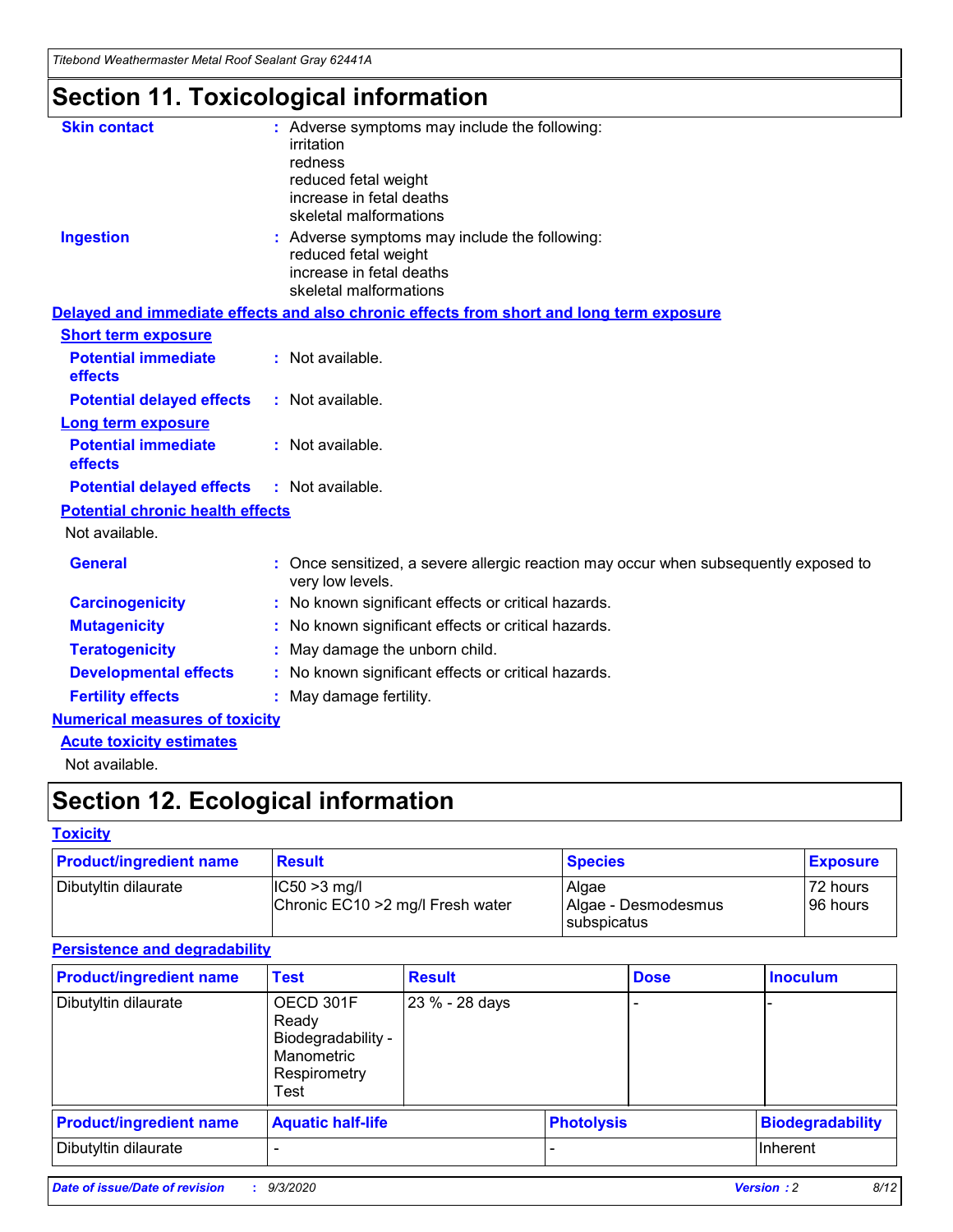# **Section 12. Ecological information**

#### **Bioaccumulative potential**

| <b>Product/ingredient name</b> | $LoaPow$ | <b>BCF</b> | <b>Potential</b> |
|--------------------------------|----------|------------|------------------|
| 3-aminopropyltriethoxysilane   | 1.7      | 3.4        | low              |
| Dibutyltin dilaurate           | 4.44     | 2.91       | low              |

#### **Mobility in soil**

| <b>Soil/water partition</b> | : Not available. |
|-----------------------------|------------------|
| <b>coefficient (Koc)</b>    |                  |

**Other adverse effects** : No known significant effects or critical hazards.

# **Section 13. Disposal considerations**

**Disposal methods :**

The generation of waste should be avoided or minimized wherever possible. Disposal of this product, solutions and any by-products should at all times comply with the requirements of environmental protection and waste disposal legislation and any regional local authority requirements. Dispose of surplus and non-recyclable products via a licensed waste disposal contractor. Waste should not be disposed of untreated to the sewer unless fully compliant with the requirements of all authorities with jurisdiction. Waste packaging should be recycled. Incineration or landfill should only be considered when recycling is not feasible. This material and its container must be disposed of in a safe way. Care should be taken when handling emptied containers that have not been cleaned or rinsed out. Empty containers or liners may retain some product residues. Avoid dispersal of spilled material and runoff and contact with soil, waterways, drains and sewers.

# **Section 14. Transport information**

|                                      | <b>DOT</b><br><b>Classification</b> | <b>TDG</b><br><b>Classification</b> | <b>Mexico</b><br><b>Classification</b> | <b>ADR/RID</b>           | <b>IMDG</b>              | <b>IATA</b>    |
|--------------------------------------|-------------------------------------|-------------------------------------|----------------------------------------|--------------------------|--------------------------|----------------|
| <b>UN number</b>                     | Not regulated.                      | Not regulated.                      | Not regulated.                         | Not regulated.           | Not regulated.           | Not regulated. |
| <b>UN proper</b><br>shipping name    |                                     |                                     |                                        |                          |                          |                |
| <b>Transport</b><br>hazard class(es) |                                     | $\overline{\phantom{0}}$            | $\qquad \qquad \blacksquare$           | $\overline{\phantom{0}}$ | $\overline{\phantom{0}}$ |                |
| <b>Packing group</b>                 |                                     |                                     |                                        |                          |                          |                |
| <b>Environmental</b><br>hazards      | No.                                 | No.                                 | No.                                    | No.                      | No.                      | No.            |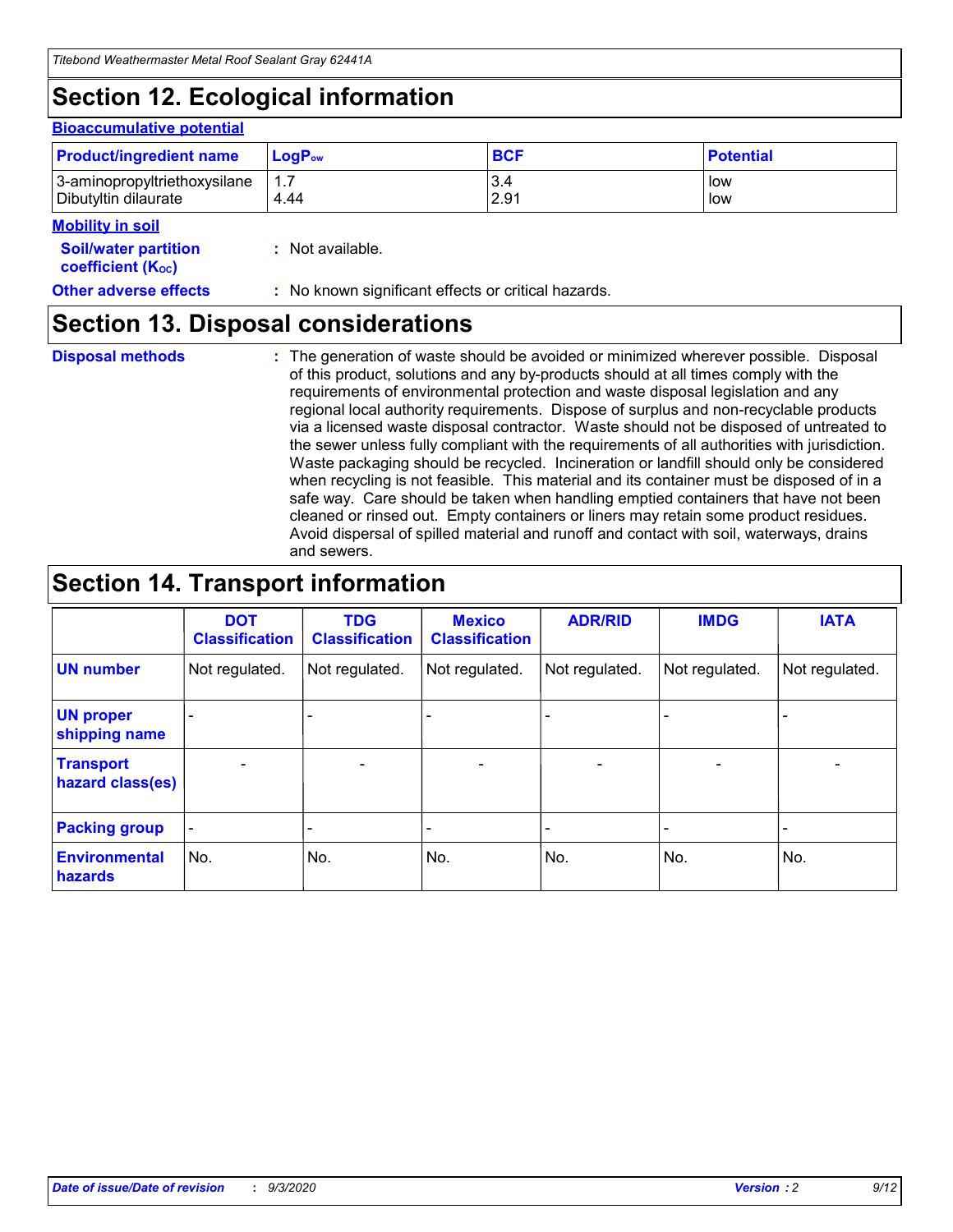# **Section 15. Regulatory information**

### **U.S. Federal regulations**

#### **SARA 302/304**

### **Composition/information on ingredients**

No products were found.

| SARA 304 RQ | Not applicable. |
|-------------|-----------------|
|-------------|-----------------|

#### **SARA 311/312**

#### **Classification :** EYE IRRITATION - Category 2B SKIN SENSITIZATION - Category 1 TOXIC TO REPRODUCTION - Category 1B HNOC - Product generates methanol during cure.

### **Composition/information on ingredients**

| <b>Name</b>                  | $\frac{9}{6}$ | <b>Classification</b>                                                                                                                                                                                                                                                                                      |
|------------------------------|---------------|------------------------------------------------------------------------------------------------------------------------------------------------------------------------------------------------------------------------------------------------------------------------------------------------------------|
| 3-aminopropyltriethoxysilane | $\leq$ 3      | <b>FLAMMABLE LIQUIDS - Category 4</b><br><b>ACUTE TOXICITY (oral) - Category 4</b><br><b>SKIN IRRITATION - Category 2</b><br>EYE IRRITATION - Category 2A                                                                                                                                                  |
| Dibutyltin dilaurate         | ≤0.3          | <b>ACUTE TOXICITY (oral) - Category 3</b><br>SKIN CORROSION - Category 1C<br>SERIOUS EYE DAMAGE - Category 1<br>SKIN SENSITIZATION - Category 1<br><b>GERM CELL MUTAGENICITY - Category 2</b><br>TOXIC TO REPRODUCTION - Category 1B<br>SPECIFIC TARGET ORGAN TOXICITY (REPEATED<br>EXPOSURE) - Category 1 |

### **State regulations**

**Massachusetts :**

: None of the components are listed.

**New York :** None of the components are listed.

**New Jersey :** None of the components are listed.

**Pennsylvania :** None of the components are listed.

### **California Prop. 65**

WARNING: This product can expose you to methanol, which is known to the State of California to cause birth defects or other reproductive harm. For more information go to www.P65Warnings.ca.gov.

| Ingredient name | No significant risk Maximum<br>level | acceptable dosage<br><b>level</b> |
|-----------------|--------------------------------------|-----------------------------------|
| I methanol      |                                      | Yes.                              |

### **International regulations**

**Chemical Weapon Convention List Schedules I, II & III Chemicals** Not listed.

### **Montreal Protocol**

Not listed.

**Stockholm Convention on Persistent Organic Pollutants**

Not listed.

### **UNECE Aarhus Protocol on POPs and Heavy Metals** Not listed.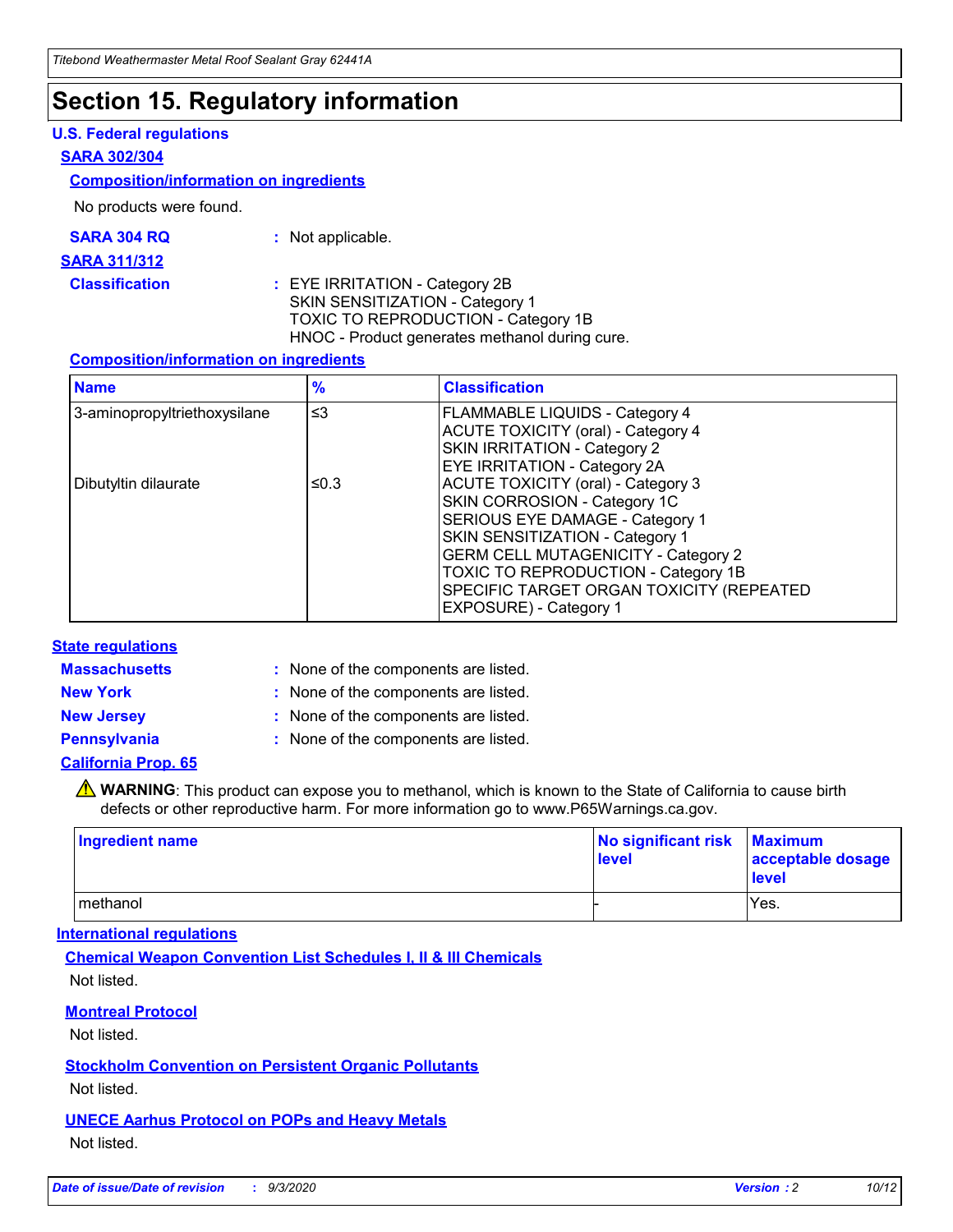# **Section 15. Regulatory information**

### **Inventory list**

- 
- **China :** Not determined.

**United States TSCA 8(b) inventory**

**:** All components are active or exempted.

# **Section 16. Other information**





**Caution: HMIS® ratings are based on a 0-4 rating scale, with 0 representing minimal hazards or risks, and 4 representing significant hazards or risks. Although HMIS® ratings and the associated label are not required on SDSs or products leaving a facility under 29 CFR 1910.1200, the preparer may choose to provide them. HMIS® ratings are to be used with a fully implemented HMIS® program. HMIS® is a registered trademark and service mark of the American Coatings Association, Inc.**

**The customer is responsible for determining the PPE code for this material. For more information on HMIS® Personal Protective Equipment (PPE) codes, consult the HMIS® Implementation Manual.**

**National Fire Protection Association (U.S.A.)**



**Reprinted with permission from NFPA 704-2001, Identification of the Hazards of Materials for Emergency Response Copyright ©1997, National Fire Protection Association, Quincy, MA 02269. This reprinted material is not the complete and official position of the National Fire Protection Association, on the referenced subject which is represented only by the standard in its entirety.**

**Copyright ©2001, National Fire Protection Association, Quincy, MA 02269. This warning system is intended to be interpreted and applied only by properly trained individuals to identify fire, health and reactivity hazards of chemicals. The user is referred to certain limited number of chemicals with recommended classifications in NFPA 49 and NFPA 325, which would be used as a guideline only. Whether the chemicals are classified by NFPA or not, anyone using the 704 systems to classify chemicals does so at their own risk.**

### **Procedure used to derive the classification**

| <b>Classification</b>                                                                                         | <b>Justification</b>                                  |
|---------------------------------------------------------------------------------------------------------------|-------------------------------------------------------|
| <b>EYE IRRITATION - Category 2B</b><br>SKIN SENSITIZATION - Category 1<br>TOXIC TO REPRODUCTION - Category 1B | Expert judgment<br>Expert judgment<br>Expert judgment |
| <b>History</b>                                                                                                |                                                       |

| .                                 |             |
|-----------------------------------|-------------|
| Date of printing                  | : 4/22/2022 |
| Date of issue/Date of<br>revision | : 9/3/2020  |
| Date of previous issue            | : 9/3/2020  |
| <b>Version</b>                    | $\cdot$ 2   |
|                                   |             |